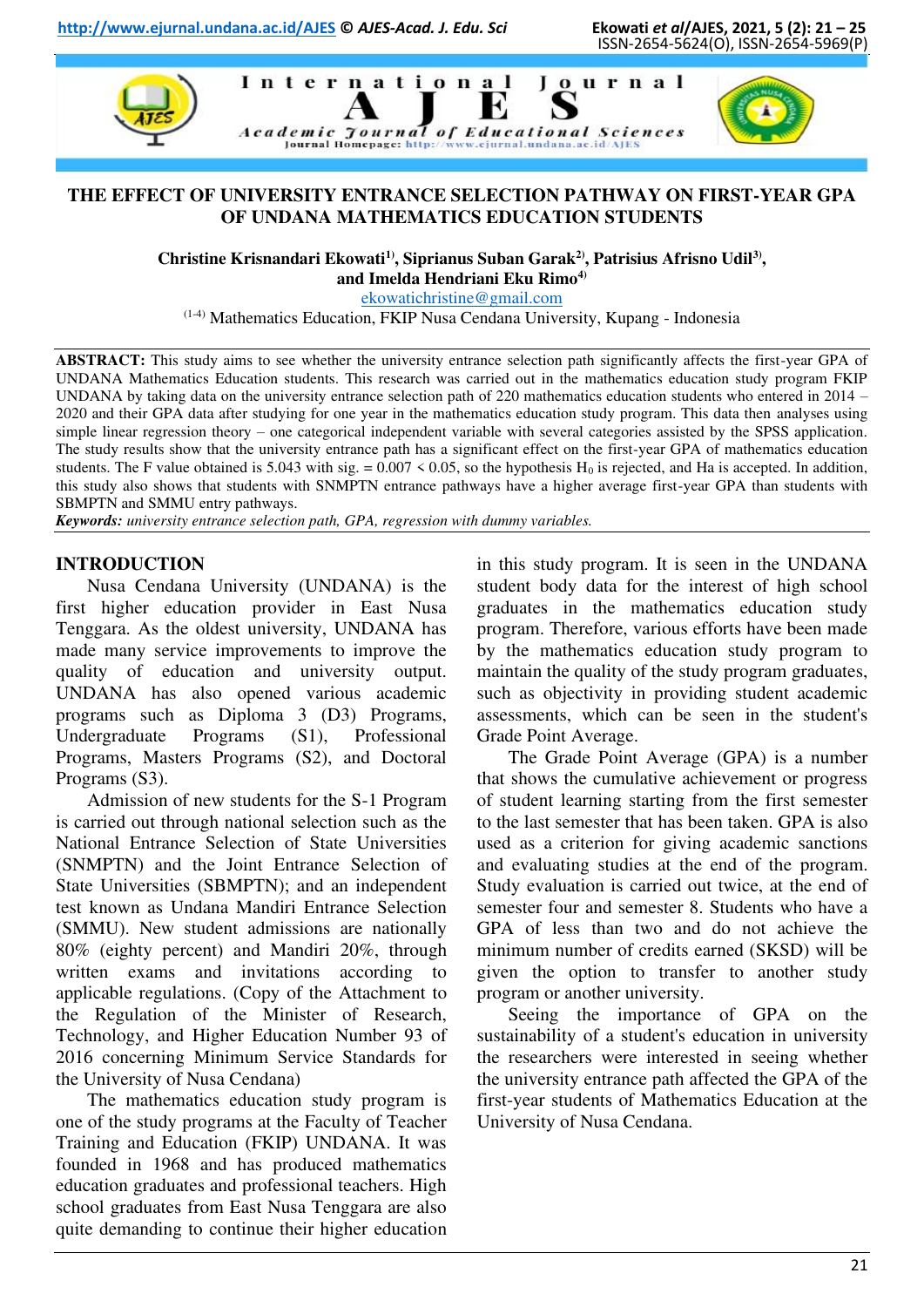# **THEORETICAL FRAMEWORK Path of Admission and Allocation of New Student Accommodation**

The admission path for new Undergraduate students at PTN (state universities) is carried out through (a) the National Entrance Selection of State Universities (SNMPTN). Which is carried out based on the results of tracking academic achievements or portfolios of prospective students; and (b) Joint Entrance Selection of State Universities (SBMPTN) is carried out based on the results of the computer-Based Written Examination (UTBK) and other criteria agreed by the PTN. In addition to accepting new students through the SNMPTN and SBMPTN, PTNs can conduct independent selection using the UTBK results. The quota for the capacity of each Study Program provided for prospective new students participating in the SNMPTN is set at least 20% (twenty percent) of the capacity of the Study Program concerned. The quota for each Study Program provided for prospective new students participating in the SBMPTN is set at least 40% (forty percent) of the capacity of the Study Program concerned. Meanwhile, the quota for each Study Program provided for prospective new students who take part in the independent selection is set at a maximum of 30% (thirty percent) of the capacity of the Study Program concerned. [\(https://ltmpt.ac.id/\)](https://ltmpt.ac.id/).

## **Grade Point Average (GPA)**

The Grade Point Average (GPA) is a number that shows student achievement in the academic field. It is obtained from the sum of the results of multiplying credit score by weight value of each subject divided by the number of credits for all courses that students from the first semester have contracted to the last semester they have taken. (Wulandari, 2015)

## **METHOD**

The type of research used in this research is quantitative research. This research was carried out in the UNDANA Mathematics Education Study Program in July 2021. The population in this study were students of Mathematics Education FKIP UNDANA in 2014 - 2020, so the population in this study amounted to 480 students. The sampling used formula of Slovin, with an error of 5%, so that the sample taken by the researcher was 220 students. After obtaining the number of samples, the samples will be divided proportionally for each entry path in each year of entry. The sampling technique used in this study is Proportionate Stratified Random Sampling. Researchers collect data through study documentation. The requested data is on the number of students from 2014 to 2020 and GPA data for first-year students from 2015 to 2021.

Ekowati et al/AJES, 2021, 5 (2): 21 - 25<br>ISSN-2654-5624(O), ISSN-2654-5969(P)

To determine the effect of the independent variable, the University entrance selection path (X) on the dependent variable for the first-year GPA of Undana mathematics education students (Y), simple linear regression analysis was used - one categorical independent variable with several categories. Due to the data on the University entrance selection path in the form of 3 categories  $(1 = \text{SNMPTN}, 2 =$ SBMPTN, and  $3 =$  SMMU). Codes 1, 2, and 3 assigned to each university entrance selection path do not represent anything and are merely a label. However, because linear regression assumes all independent variables are numeric, if we include the university entrance path variable into a linear regression model, the code values of the three categories will be interpreted as numerical values for each category. Therefore, when we use linear regression without changing the value of the category code, it will give us unreasonable results. To avoid errors, we can create a **dummy variable** for the university entrance path variable. [\(www.southampton.ac.uk\)](http://www.southampton.ac.uk/).

The dummy variable only has 2 (two) values, 1 (one) and 0 (zero)—a value of 1 (one) for one category and 0 (zero) for another category. The number 1 (one) indicates the presence of an attribute, while the number 0 (zero) indicates the absence of an attribute (Widarjono, 2007). Each dummy variable represents one category of a nonmetric independent variable, and each non-metric independent variable with k categories can be expressed in k-1 dummy variables (Ghozali (2005); Field (2009)). Because the independent variables consist of 3 categories, namely SNPMTN, SBMPTN, and SMMU,  $3-1 = 2$  dummy variables will be used in data analysis. The baseline group in this study was SNMPTN which was used to compare with other groups. The dummy variables used in this regression model are coded SBMPTN = 1 and SMMU  $=$  1. This means that we will include 1 as the value of X in the regression equation  $Y = a$ + bX [\(www.southampton.ac.uk\)](http://www.southampton.ac.uk/).

#### **Hypothesis Tester**

Hypothesis testing in this study uses the F test. Mellisa (1993) says that the appropriate significance test for the influence of independent variables with many categories on the dependent variable is the F test. The differences in each categorical variable are explained by the entire set of dummy variables and not by a single dummy variable. Meanwhile, the ttest is used for each coefficient which indicates that the expected value of the dependent variable for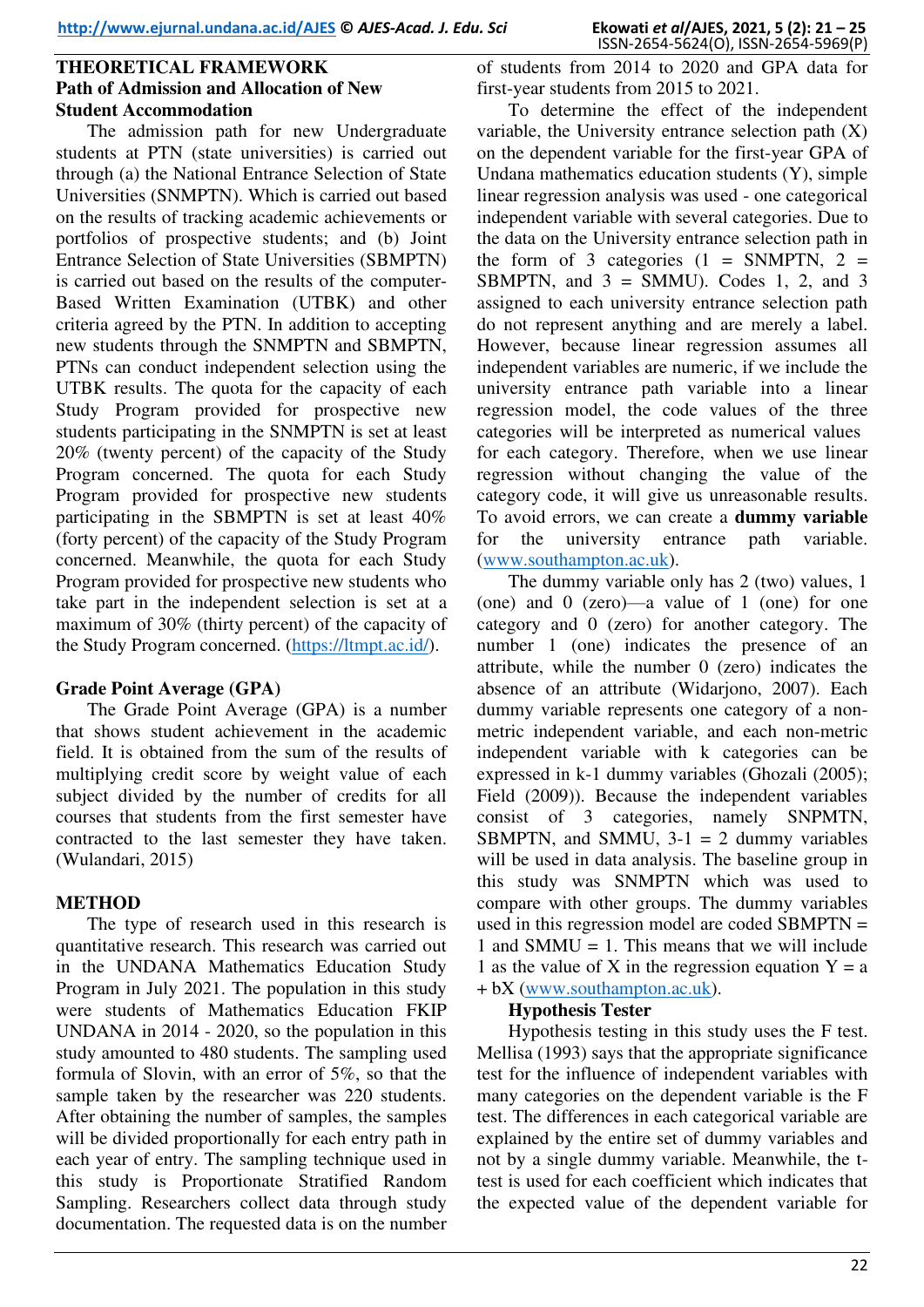each category in the independent variable is significantly different from the baseline group.

- a) Determining the hypothesis
- H0: the university entrance selection path has no significant effect on the first-year GPA of Undana mathematics education students. Ha: the university entrance selection path has a significant effect on the first-year GPA of Undana mathematics education students.
- b) Testing Criteria

How to compare the value of  $F_{\text{count}}$  with the value of F<sub>table</sub> with 95% confidence interval or with constant  $\leq 5\%$  as follows:

If  $F_{\text{count}} \leq F_{\text{table}}$  or sig. > 0.05, then H<sub>0</sub> is accepted Ha is rejected

If  $F_{\text{count}}$  >  $F_{\text{table}}$  or sig.  $\leq 0.05$ , then  $H_0$  is rejected Ha is accepted

### **RESULTS AND DISCUSSION Results**

The following shows the SPSS output from a simple linear regression analysis test–one categorical independent variable with several categories.



Figure 1. SPSS output from a simple linear regression test–one categorical independent variable with several categories.

Based on Figure 1 in the Anova section, it is known that the F value obtained is  $5.043$  with sig.  $=$  $0.007 \leq 0.05$ . It means that the university entrance path has a significant effect on the first-year GPA of mathematics education students. In addition, we can use the SPSS output in Figure 1 of the Coefficients section to write the appropriate regression equation for this model and use it to predict **the first-year GPA** scores for any given **university entrance selection path**. In this case, **SNMPTN** is the baseline group determined by the researcher. Therefore, the **Constant** coefficient value of 3,278 represents the predicted average students' first-year GPA of the respondents in that group. Please note that the dummy variable used in this regression model is coded as  $SBMPTN = 1$  and  $SMMU = 1$ . It means that we will input one as the value of X in the regression equation.

 $Y = a + bX$ The predicted scores are as follows: **GPA** = 3.278 + **(-0.127 x 1)** = **3.151 (SBMPTN) GPA** = 3.278 + **(-0.178 x 1)** = **3.1 (SMMU)**

So, the average GPA of students with SBMPTN entry has 0.127 points lower than the GPA of students with SNMPTN entrance. Likewise, students with SMMU entry pathways' average GPA are 0.178 points lower than the GPA of students with SNMPTN entry pathways.

The linear regression model above calculates the average confidence score for the dependent variable from each dummy variable created. We can check to see if the calculated mean score is correct by using the compare means function. The result of comparing the average means with the **compare means** function should be the same as the way we calculated it above. Calculating the mean score using simple linear regression, with only one independent variable, effectively functions the same as comparing means [\(www.southampton.ac.uk\)](http://www.southampton.ac.uk/). Therefore, to check whether our linear regression model is correct or not, the average score for each entry path is calculated using the compare means function. The SPSS compare means function results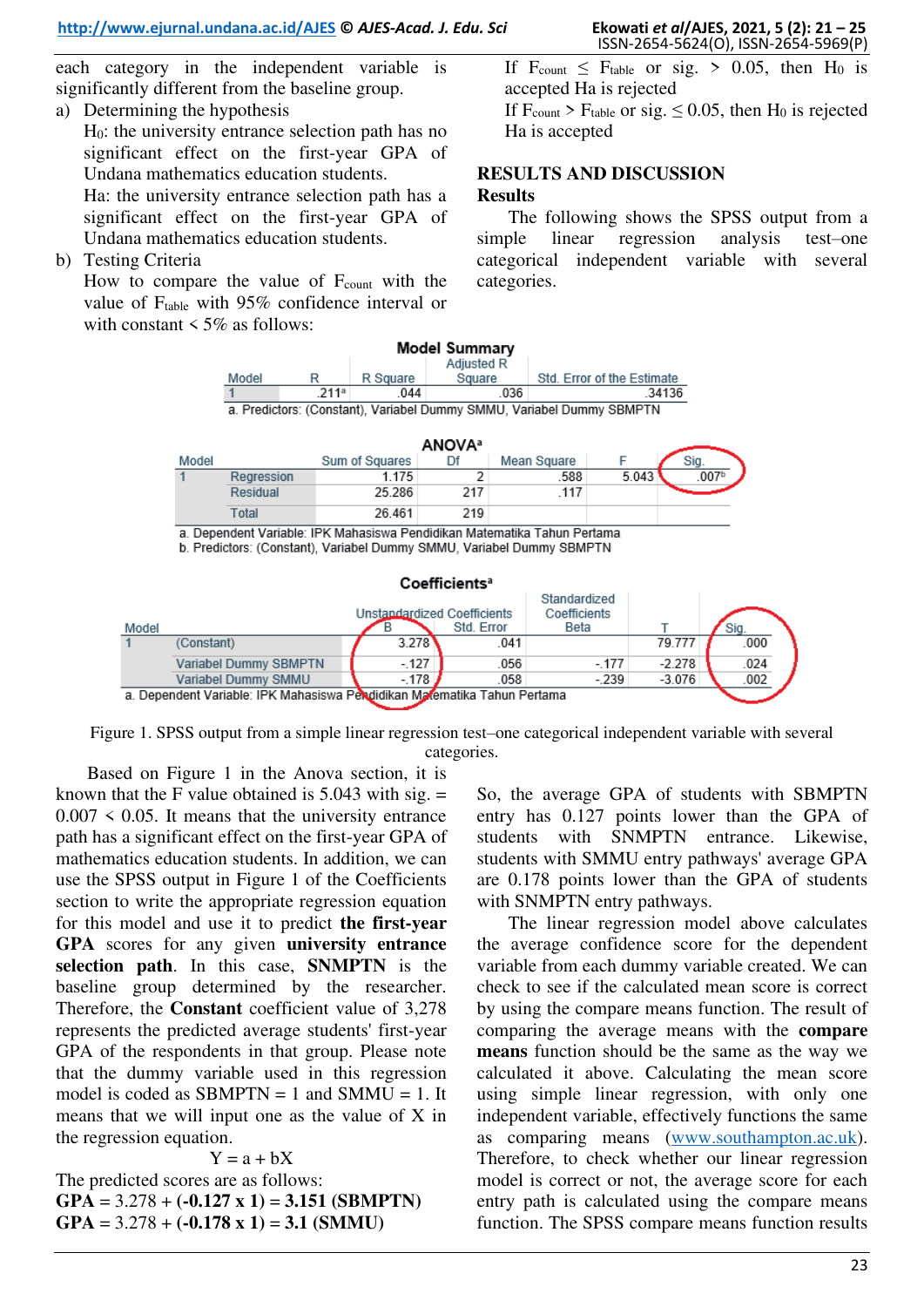show that the average GPA of first-year students with the SNMPTN entrance is 3.2784, the SBNMPTN entrance is 3.1510, and the SMMU entry is 3.1003. The average GPA using a linear regression function and the compare means function for each entry path are the same, so it can be said that the regression model that has been built is correct

The significance value in Figure 1 in the coefficients section shows the difference in the firstyear GPA of Undana Mathematics Education students between the categories displayed with SNMPTN as the baseline group. There is a difference in the first-year GPA of Undana mathematics education students between the SBMPTN and SNMPTN entry pathways  $(t = -$ 2.278;  $p = 0.024 \le 0.05$ ). From Figure 1, the coefficients section also shows a difference in the first-year GPA of Undana Mathematics Education students between the SMMU and SNMPTN entry paths. (t = -3.076;  $p = 0.002 \le 0.05$ )

# **Discussion**

Based on the results of the analysis described above, it is found that the variable (X) of the university entrance selection path has a significant effect on the variable (Y) of the first-year GPA of Undana Mathematics Education students. From Figure 1, the average GPA of students with the SBMPTN entrance path has 0.127 points lower than the GPA of students with the SNMPTN entrance path. Likewise, students with SMMU entrance pathways' average GPA is 0.178 points lower than the GPA of students with SNMPTN entrance pathways. In other words, students with the SNMPTN pathway have an average GPA that is higher than the two other university entrance selection pathways.

This research aligns with Munawaroh's (2015) research, which states that entrance pathways influence student achievement in Science Education FKIP Trunojoyo Madura University (UTM) in the Basic Magnetic Electricity course. From the results of hypothesis testing,  $H_0$  is rejected, and  $H_1$  is accepted with a value significance of 0.002. This value is smaller than the specified significance value of 0.05. However, Munawaroh's research showed that based on the average value of Basic Magnetic Electricity, it could be seen that the highest average score was achieved by students who were accepted by the SBMPTN pathway, which was 73.1803. Followed by the SNMPTN pathway, which was 67.5098, and the lowest was SMMUTM line is 64.3333. It is different from the findings in this study, which found that SNMPTN had a higher achievement (GPA) than the other two pathways.

Fanggidae (2021) classified the factors that affect the academic achievement of mathematics education students at FKIP UNDANA using the *CHAID* method. The data analysis method used in this study is the *CHAID* Classification method, whose algorithm uses the *chi-square* statistical test. Fanggidae found that (1) the classification using the *CHAID* method produces a decision tree diagram that shows the classification results, where two variables are significantly related to student academic achievement, student entry points and the average student exam score. (2) The results of the *CHAID* classification will predict students who have GPA scores with very satisfactory predicates where students who have the highest GPA scores with the highest very satisfactory predicates are students who enter through the SNMPTN path. In contrast, students with GPA scores with the lowest satisfactory predicates enter through the SBMPTN or MANDIRI have an average UN score. The results of Fanggidae's research strengthen the findings of this study where the university entrance selection path affects the first-year GPA of Mathematics Education FKIP Undana students. Fanggidae also found that the SNMPTN entry pathway had a better GPA than the other two pathways.

# **CONCLUSION**

Based on the results and discussion, it can be concluded that the university entrance path has a significant effect on the first-year GPA of mathematics education students. The F value obtained is 5.043 with sig.  $= 0.007 \le 0.05$ , so the hypothesis  $H_0$  is rejected, and  $Ha$  is accepted. In addition, this study also shows that students with SNMPTN entrance pathways have a higher average first-year GPA than students with SBMPTN and SMMU entry pathways.

## **REFERENCES**

- Fanggidae, J. (2021). *Classification of Factors Affecting Academic Achievement of Mathematics Education Students FKIP Undana with the CHAID Method*. FRACTAL: JOURNAL OF MATHEMATICS AND MATHEMATICS EDUCATION, 2(1), 23- 33.<https://doi.org/10.35508/fractal.v2i1.4018>
- Field, Andy. 2009. *Discovering Statistic Using SPSS Third edition*. London: Sage. Publicication Ltd.
- Hardy, Mellisa A. 1993. *Regression with Dummy Variables*. Sage university paper series on quantitative applications in the social sciences, 07– 093. Newbury Park, CA: Sage.